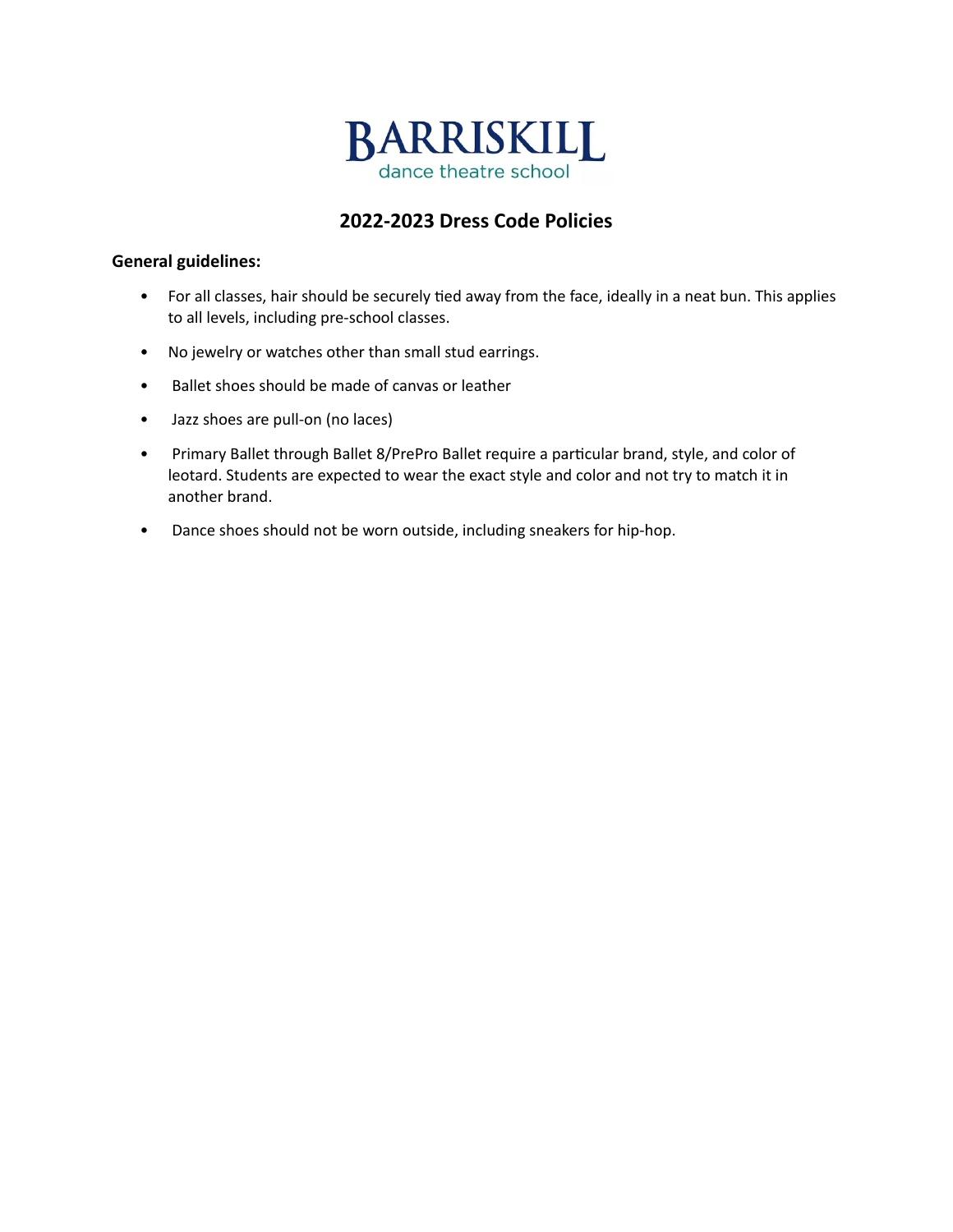

# **Ballet Dress Code 2022-2023**

# **Levels Primary - Pre-Professional 2 and Teen/Tween**

# ● **Primary Ballet:**

○ Option 1: Light Lilac Leotard (SoDanca SL13 Trissie) Flesh Tone Tights & Ballet Shoes or Pink Ballet Tights & Ballet Shoes ○ Option 2: White T-Shirt, Black Ballet Tights, Black Ballet Shoes

### ● **Ballet 1:**

○ Option 1: White Leotard (Eurotard 4489 or So Danca SL168 Fran) Flesh Tone Tights & Ballet Shoes or Pink Ballet Tights & Ballet Shoes ○ Option 2: White T-Shirt, Black Ballet Tights, Black Ballet Shoes

### **● Ballet 2:**

○ Option 1: Light Blue Leotard (SoDanca SL06/07 Jenny) Flesh Tone Tights & Ballet Shoes or Pink Ballet Tights & Ballet Shoes ○ Option 2: White T-Shirt, Black Ballet Tights, Black Ballet Shoes

### ● **Ballet 3:**

○ Option 1: Burgundy Leotard (SoDanca SL113/114 Flamma) Flesh Tone Tights & Ballet Shoes or Pink Ballet Tights & Ballet Shoes ○ Option 2: White T-Shirt, Black Ballet Tights, Black Ballet Shoes

# ● **Ballet 4:**

○ Option 1: Navy Leotard (SoDanca SL113/114 Flamma) Flesh Tone Tights & Ballet Shoes or Pink Ballet Tights & Ballet Shoes ○ Option 2: White T-Shirt, Black Ballet Tights, Black Ballet Shoes

# **● Conservatory and Pre-Professional Ballet:**

○ Option 1: Black Leotard (SoDanca SL124 Marlena) Flesh Tone Tights & Ballet Shoes or Pink Ballet Tights & Ballet Shoes ○ Option 2: White T-Shirt, Black Ballet Tights, Black Ballet Shoes

# **● Teen/Tween Ballet:**

○ Option 1: Tropic Green Leotard (SoDanca SL113 Flamma) Flesh Tone Tights & Ballet Shoes or Pink Ballet Tights & Ballet Shoes ○ Option 2: White T-Shirt, Black Ballet Tights, Black Ballet Shoes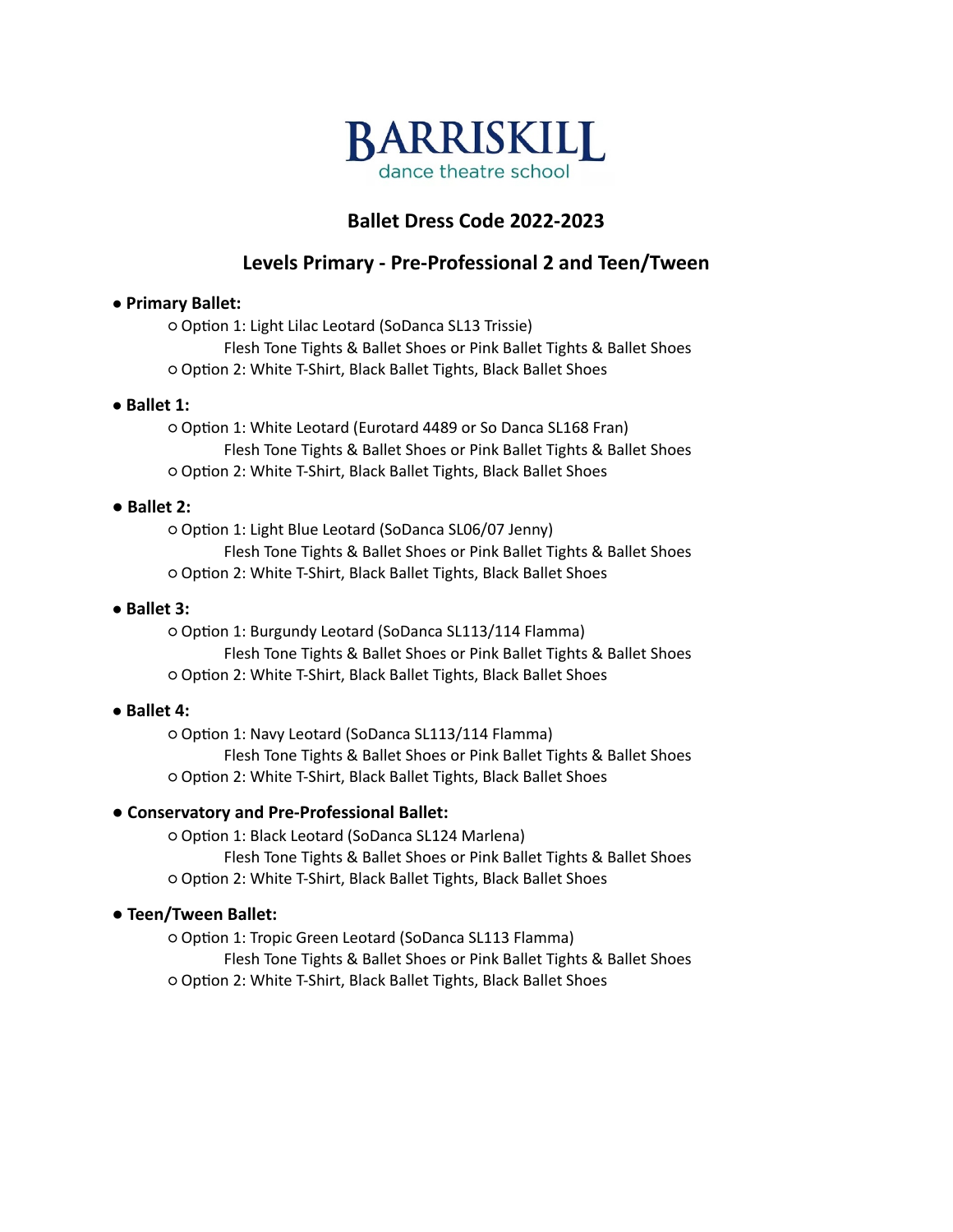

# **Jazz Dress Code 2021-2022**

# **Levels 1 - 6 and Teen/Tween**

# ● **Jazz 1:**

○ Option 1: Dark Pink Leotard (SoDanca SL21 Marley), Flesh Tone Tights, Flesh Tone Jazz Shoes ○ Option 2: Solid Color T-Shirt, Black Jazz Pants, Black Tap Shoes

### **● Jazz 2:**

○ Option 1: Dark Purple Leotard (SoDanca SL20/21), Flesh Tone Tights, Flesh Tone Jazz Shoes ○ Option 2: Solid Color T-Shirt, Black Jazz Pants, Black Jazz Shoes

### **● Jazz 3:**

○ Option 1: Peacock Blue Leotard (SoDanca SL20/21), Flesh Tone Tights, Flesh Tone Jazz Shoes ○ Option 2: Solid Color T-Shirt, Black Jazz Pants, Black Jazz Shoes

### **● Jazz 4:**

○ Option 1: Midnight Blue Leotard (SoDanca SL131/SL133 Enya), Flesh Tone Tights, Flesh Tone Jazz Shoes

○ Option 2: Solid Color T-Shirt, Black Jazz Pants, Black Jazz Shoes

# **● Jazz 5, 6, and Teen/Tween:**

○ Option 1: Tropic Green Leotard (SoDanca SL131/SL113 Flamma), Flesh Tone Tights, Flesh Tone Jazz Shoes

○ Option 2: Solid Color T-Shirt, Black Jazz Pants, Black Jazz Shoes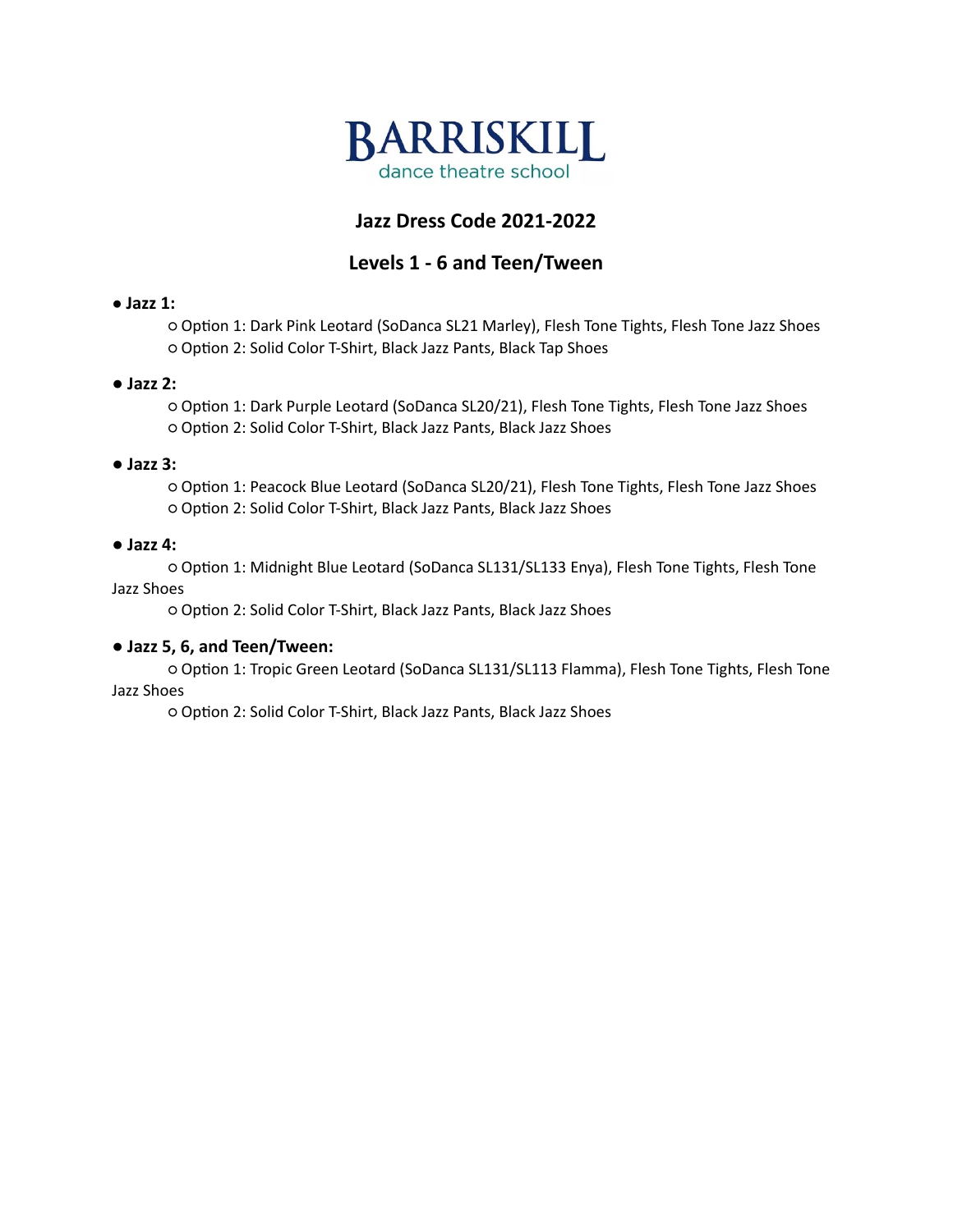

# **Hip Hop, Contemporary, Modern, Musical Theatre, Tap Dress Code 2022-2023**

## **● Hip Hop 1, 2, 3, 4, 5, Teen/Tween:**

○ Comfortable Dance Shirt or Leotard, Comfortable Dance Pants, Clean Closed-Toe Shoes/ Sneakers

### **● Contemporary 1, 2, 3, 4, 5, Teen/Tween, Homeschool:**

○ Option 1: Solid Color Leotard, Flesh Tone Tights or Black Leggings ○ Option 2: Solid Color Shirt, Tight Fitting Pants

### **● Musical Theatre Primary, 1, 2, 3, Teen/Tween:**

○ Option 1: Solid Color Leotard, Flesh Tone Tights or Black Leggings, Flesh Tone Jazz Shoes ○ Option 2: Solid Color Shirt, Tight Fitting Pants, Black Jazz Shoes

### **● Musical Theatre Conservatory 4, 5:**

○ Option 1: Solid Color Leotard, Flesh Tone Tights or Black Leggings, Flesh Tone Character Heels ○ Option 2: Solid Color Shirt, Tight Fitting Pants, Black Jazz Shoes

### **● Tap 1, 2, 3, 4, 5, 6, 7, Teen/Tween:**

○ Option 1: Solid Color Leotard, Flesh Tone Tights or Black Leggings, Black Tap Shoes ○ Option 2: Solid Color Shirt, Tight Fitting Pants, Black Tap Shoes